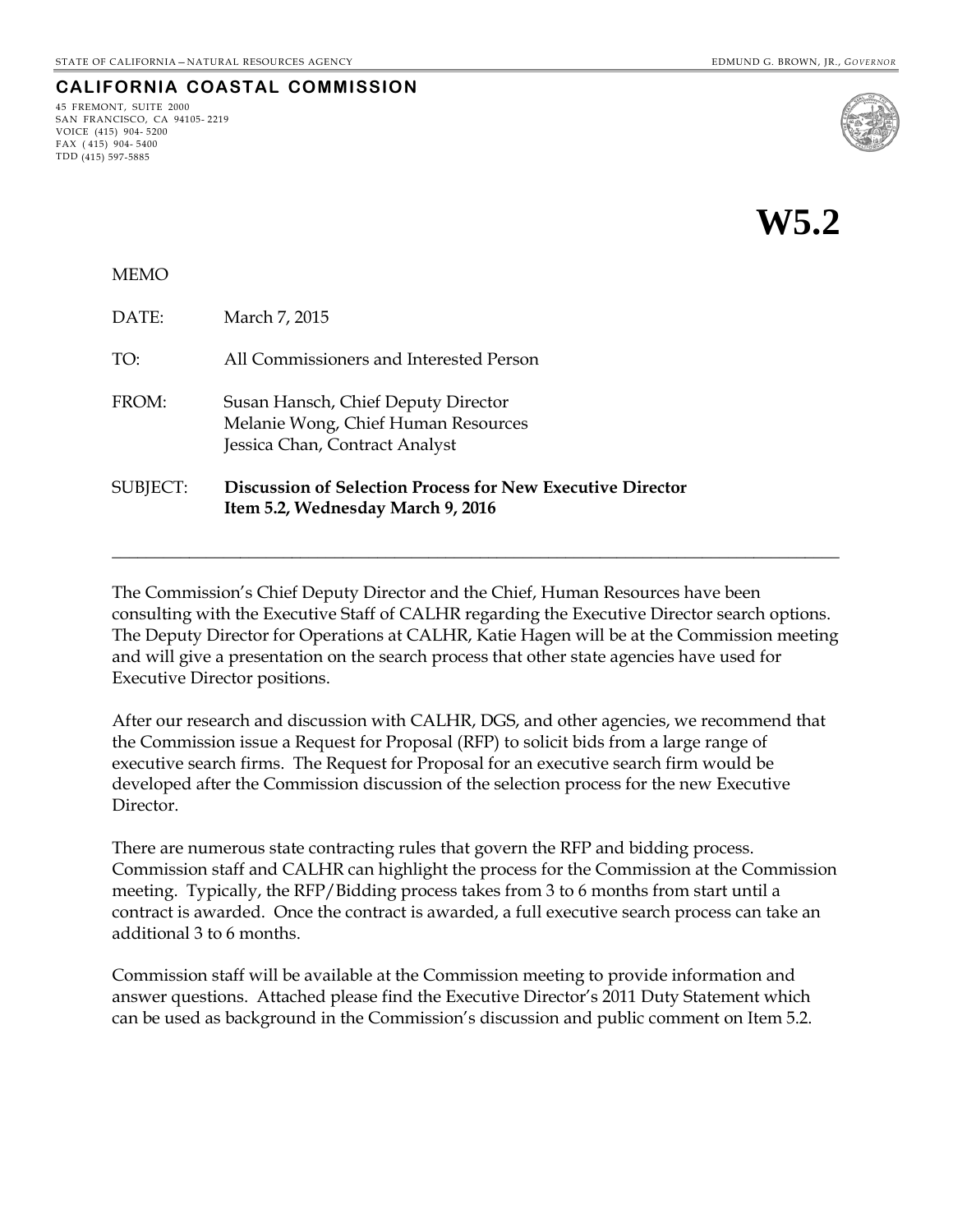### **CALIFORNIA COASTAL COMMISSION**

45 FREMONT, SUITE 2000 SAN FRANCISCO, CA 94105- 2219 VOICE AND TDD (415) 904- 5200 FAX ( 415) 904- 5400



DUTY STATEMENT SEPTEMBER 2011

## **EXECUTIVE DIRECTOR**

CALIFORNIA COASTAL COMMISSION

#### **Appointment**

The Executive Director serves as the California Coastal Commission's Chief Executive Officer.

The Executive Director is exempt from civil service, is appointed by the voting members of the California Coastal Commission (under section 30335 of the Coastal Act) and serves at the Commission's pleasure. The Commission is a quasi-judicial, independent agency composed of 12 voting members appointed equally by the Governor, the Senate Rules Committee, and the Speaker of the Assembly and 3 *ex officio* non-voting members. All members have or can have an alternate who serves in the absence of the principal member.

### **Responsibilities and Duties**

The Executive Director has comprehensive executive responsibilities for management, statewide policy formulation and implementation, program development, and administration of all aspects of the Coastal Commission's work mandate by the California Coastal Act of 1976 (and as amended). The Executive Director is responsible for the work of the Commission's approximately 142 authorized staff positions in 6 geographic districts located in 7 offices [Eureka (North Coast), Sacramento (Legislative), San Francisco (Headquarters and North Central Coast), Santa Cruz (Central Coast), Ventura (South Central Coast), Long Beach (South Coast), San Diego (San Diego Coast)].

Responsibilities and duties of the Executive Director include but are not limited to:

- Attends and manages all monthly Coastal Commission meetings that occur 3 to 5 days each month at different locations throughout the state.
- Provides Coastal Commissioners with necessary support services, information, and assistance and the key information that the Commission needs to carry-out its independent responsibilities.
- Is responsible for overseeing the development and presentation of all recommendations for action by the Commission on all regulatory matters before the Commission, including coastal development permits and their amendments, all enforcement matters, and all federal actions subject to Commission review pursuant to the federal Coastal Zone Management Act (CZMA).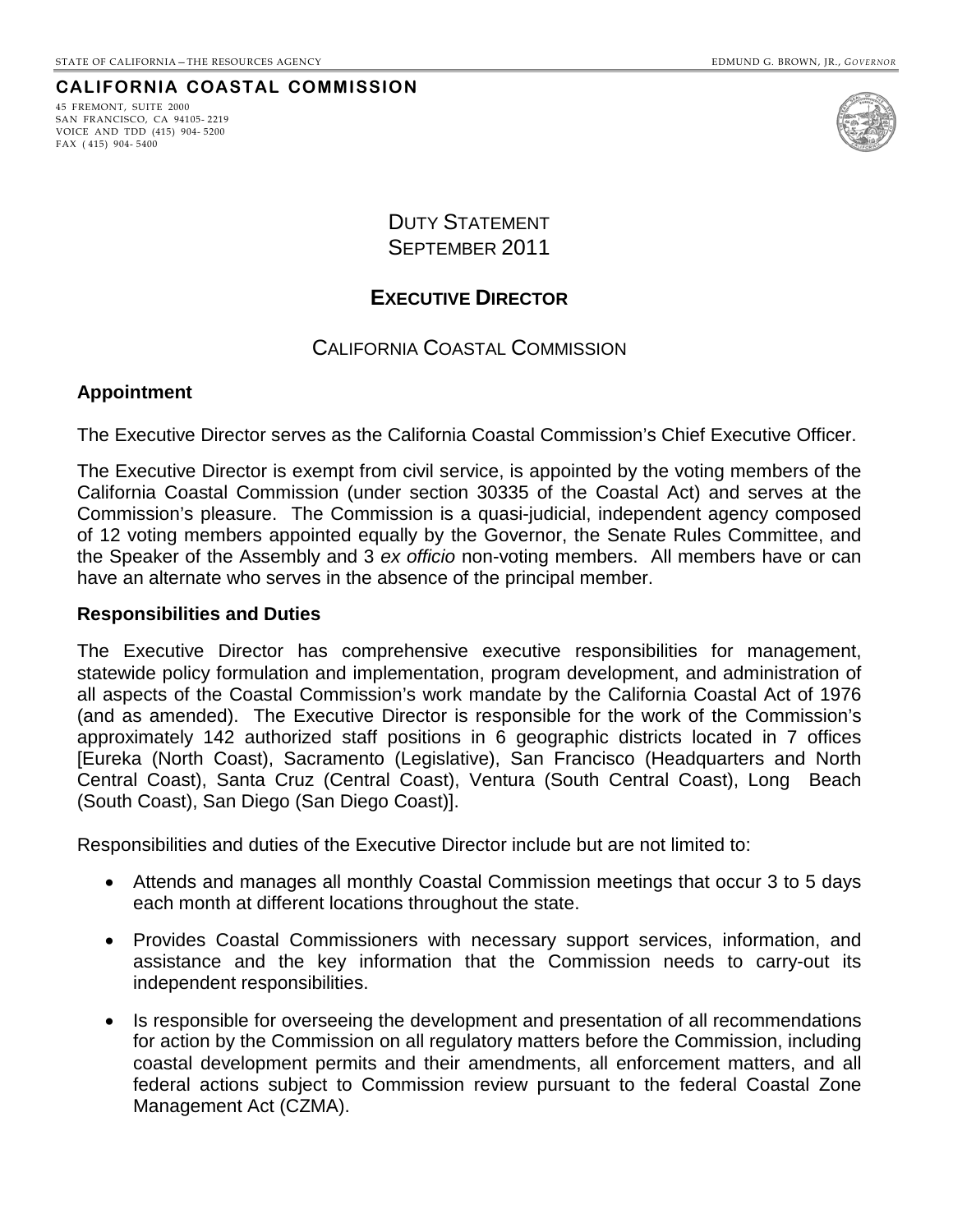• Oversees the formulation and implementation of statewide policies relative to the Commission's planning, educational, grant-making, water quality protection, and other tasks mandated or authorized by the California Coastal Act and applicable provisions of the federal Coastal Zone Management Act.

\_\_\_\_\_\_\_\_\_\_\_\_\_\_\_\_\_\_\_\_\_\_\_\_\_\_\_\_\_\_\_\_\_\_\_\_\_\_\_\_\_\_\_\_\_\_\_\_\_\_\_\_\_\_\_\_\_\_\_\_\_\_\_\_\_\_\_\_\_\_\_\_\_\_\_\_\_\_\_\_\_\_\_\_\_

- Is responsible for leadership in carrying out statewide coastal resources management policies including those dealing with public coastal access and recreation, environmentally sensitive habitat, wetlands, agricultural lands, scenic values, landform alteration, climate change, commercial and recreational fishing, coastal and marine water quality, aquaculture, coastal energy production and processing and transmission (including LNG terminals, offshore oil and gas, power plants and renewable energy projects), coastal dependent industrial uses, marine transportation and ports, marinas and recreational boating, lower cost visitor-serving opportunities, desalination projects, highway planning and projects, visitor-serving commercial development, and protection of affordable housing.
- Reviews and makes recommendations to the Commission for approval of local coastal programs (LCPs include land use plans and implementing ordinances) prepared by 75 local coastal governments (15 counties and 60 cities), port master plans prepared by 4 industrial ports (San Diego, Long Beach, Los Angeles, and Port Hueneme), long range development plans prepared by universities in the coastal zone (U.C San Diego, Pepperdine, U.C Santa Barbara, U.C. Santa Cruz), and public works plans. All amendments to such plans and programs must also be reviewed and acted upon by the Commission.
- Promulgates and carries out agency-wide policies, rules and regulations relative to the conduct of Commission business in compliance with state and federal law, including budgeting, expenditure controls, personnel matters, conflict of interest, and civil service requirements.
- Implements a regulatory program that includes direct review of coastal development permit applications, appeals of coastal permits acted upon by local government and port districts, and review of all federal actions [(i.e., federal permits and licenses), as well as actions undertaken directly by any federal agency such as the U.S. Army Corps of Engineers, U.S. Army, Navy, Air Force or Marine Corps, Bureau of Land Management, National Park Service, Minerals Management Service (i.e., offshore oil and gas leasing and development), EPA, Forest Service, Bureau of Indian Affaires, U.S. Postal Service, and U.S. Border Patrol].
- Initiates and recommends and implements regulatory enforcement actions such as the issuance of "cease and desist" and resource restoration orders and seeks judicial relief.
- Oversees and carries out a wide range of Commission programs and activities, including land use planning and regulation, enforcement, legal, ocean and energy resources, oil spill prevention and response, public coastal access and recreation, coastal water quality, public education and involvement (e.g., whale tail license plate,